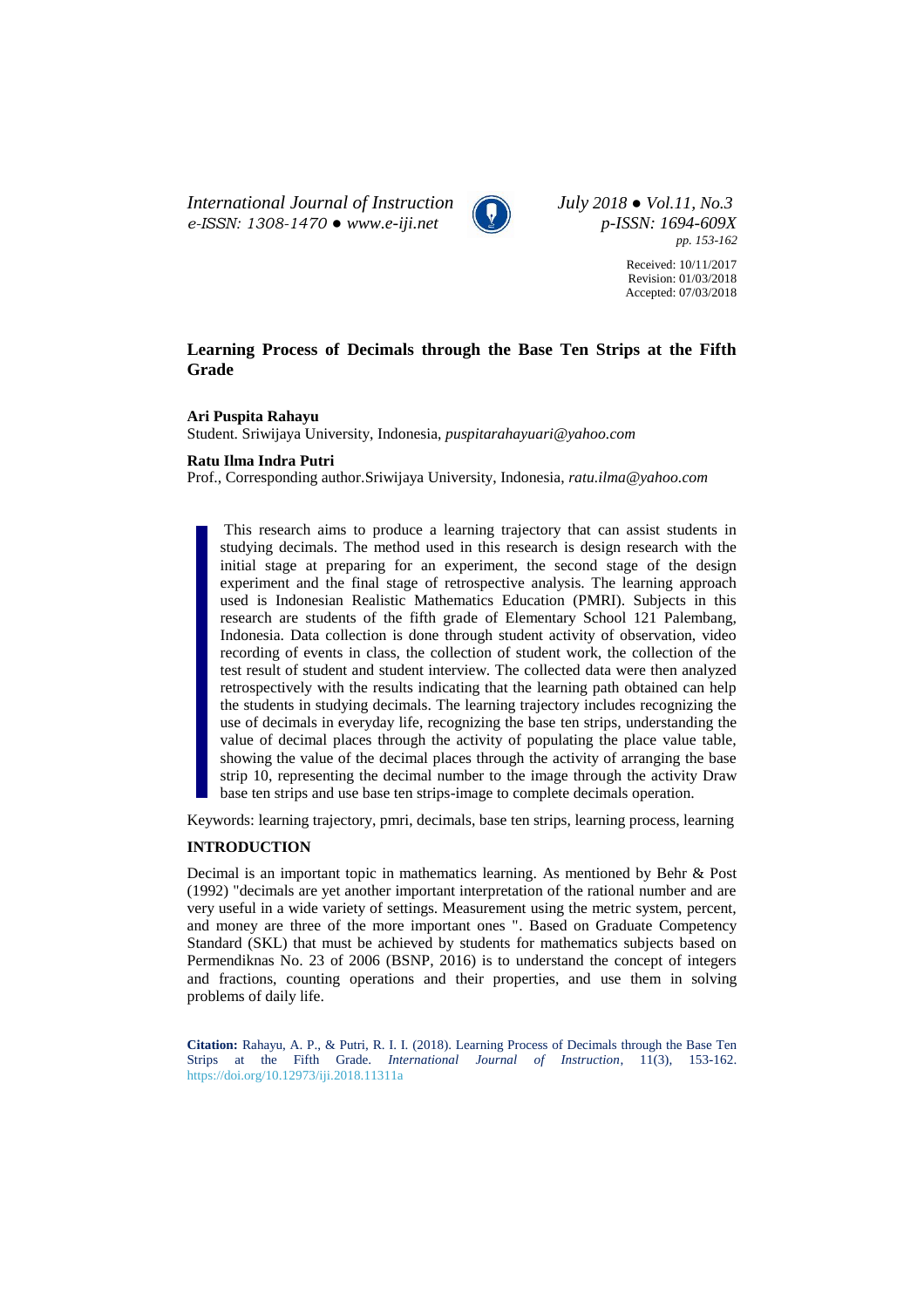In Elementary School, decimal numbers are still difficult as stated by Galen, Feijs, Figueiredo, Gravemeijer, Herpen, &Keijzer (2008) in his book mentions that "the fact that the topics-fractions, percentages, decimals, and ratio are some of the Most difficult parts of the primary school curriculum." Also explained by Sembiring et al. (2008), "the teaching and learning of fractions and decimal numbers have been problematic in mathematics education in many countries, especially in primary schools. It is well known that many students struggle to carry out the simple calculation involving fractions ". It has been investigated by Standiford, Klein, &Tatsuoka (1982) states that,

*"The student justifies the numbers along the right hand side and does not align the decimal points. For example, 3,29 – 1,5 becomes:*

> 3,2 9  $1,5$  -3 1 4 *(without decimal point).*

*The decimal point may be placed corresponding to either addend or, in rare cases, in both positions. Occasionally the student will omit the deimal point. Student may also use the "multiplication rule" for placing the decimal point".*

Being described that, the problem of decimal reduction, among other things, the student subtracts down by writing the right number, then puts the semicolon out of sync. Next, the students remove the comma, and also the students use "multiplication rules" to place the comma. According to the National Math Science Initiative (2013), some common mistakes in the concept of decimal number learning include:

*(1) Decimals and fractions are often thought of as two separate skills and are taught as such. In fact, decimal numbers are simply another way of writing fractions. Both notations have value, and students should understand how the two are related (2) Knowing decimal place value names does not mean students have conceptual understanding of decimal (3) When comparing and ordering decimals, students often think that 0.19 is greater than 0.2 because they are misapplying what they know about whole number place value to decimal place value.*

Based on the statement, it can be seen that students do not understand the relationship between fractions and decimal numbers also students do not understand the concept of place value so that the impact when students compare and sort their decimal numbers assume that 0.19 more than 0.2 due to errors in applying the place value of integers to a decimal number. The difficulty in understanding the place value will affect students' understanding of the operation of the decimal number count, especially the countdown operation of the decimal number that will be discussed in this research.

The problems that occur in the completion of these decimal reduction operations can be overcome with a context known in everyday life. According to Irwin (2001) that students who work on the problem of decimal numbers with the familiar context of the day-to-day, his knowledge is significantly increased compared to students who work on the problem of non-contextual decimal numbers. One of the known contexts of students is measurement. The measurement is "process of experimentally obtaining one or more quantity values that can reasonably be attributed to a quantity" (BiPM et al., 2008). The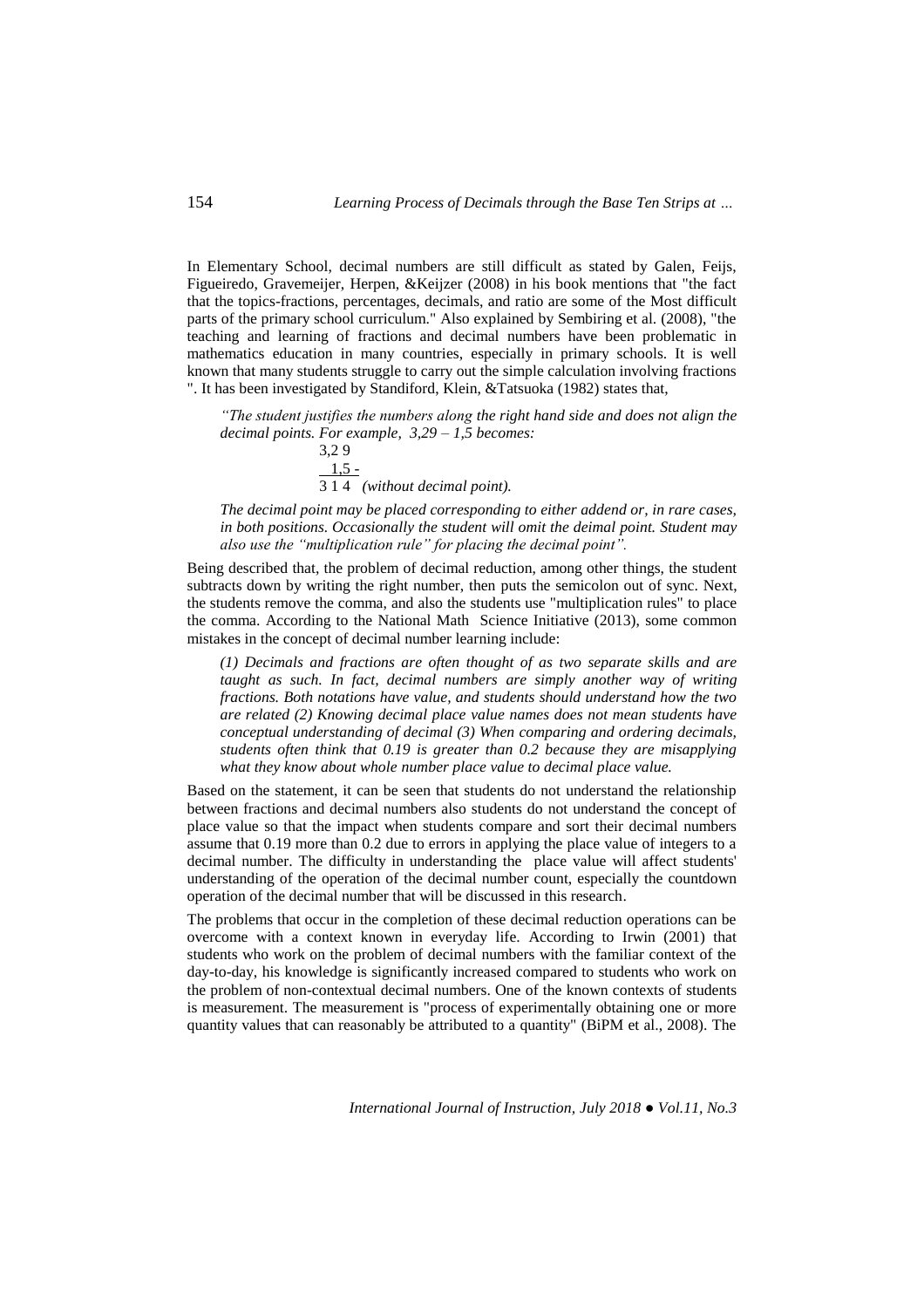## *Rahayu & Putri* 155

measurements can be used in learning mathematics that connects between mathematical concepts, and the daily experience of students is the emphasis on learning using the approach of Indonesian Realistic Mathematics Education (PMRI). PMRI is an approach adopted from an approach developed by Hans Freudenthal in the Netherlands in 1971 known as Realistic Mathematics Education (RME). PMRI emerged as a special method for learning mathematics (Sembiring, 2010). Since 2001, PMRI became one of the innovations in learning mathematics developed in Indonesia (Zulkardi&Putri, 2010). Putri (2011) also mentioned that PMRI could lead students in understanding the concept of mathematics by constructing through previous knowledge with the daily or "real" situation. Retnawati et al., (2017) argues that "the learning activities can be conveyed to the real context, providing them with various exercises with big numbers and no integers, habituating them to solve contextual tests Items presented in the form of figures and narratives texts, and habituating them to the test of items through several steps of completion instead of operating the steps directly through basic concepts. It is similar to the PMRI is a strategy that can be used to motivate students to learn mathematics by bringing mathematics into the world of students. The student's life situation is not only limited by what is real to the students' views, but also all imaginable students can be reached by his imagination (Putri, 2013).

In PMRI approach "real" situation requires representation of tool that can support stages of learning. In line with the statement above, GraveMeijer K. (1994) states that "the self-developed models play in bridging gaps between informal knowledge and formal mathematics. It means that students develop models for solving problems. At first, a model is a model of a situation that is familiar to the student. By process of generalizing and formalizing, the model eventually becomes an entity on its own: It is possible that it is used as a model for mathematical reasoning. In other words, the developed model should not only be a model of a "real" situation or context known in everyday life but must also be a model to represent a mathematical solution. Strip base 10 is one of the most useful manipulative materials in the early stages to teach place values and decimal number operations (CBMS, 2012). This is in line with the opinion of Mistutik (2009), the use of decimal point blocks or strip base ten can make learning fun. Also, teachers must have high creativity in teaching math so that students can understand learning well. As explained by Alkharusi, et al. (2017) that "examining self-efficacy of mathematics teachers is important for enhancing student mathematics self-efficacy and academic achievement."

Various researchers on PMRI have been done such as; Pramudiani et al. (2011) using PMRI approach can provoke students' thinking to the idea of using the number line in decimal number learning. Furthermore (Afriansyah, 2013) examines the topic of operation of the sum of decimal numbers finding that the activities that have been created and applied can help the students in understanding the value concepts of decimal places and can lead students from contextual situations to formal situations. Then Nursyahidah et al. (2013) examine the sum of integers using PMRI approaches it can help in describing students' understanding of the concept of summing numbers up to 20. So it can be said that the implementation of mathematics learning using PMRI approach can bring social norms in the classroom, this corresponds to Putri, Dolk, Zulkardi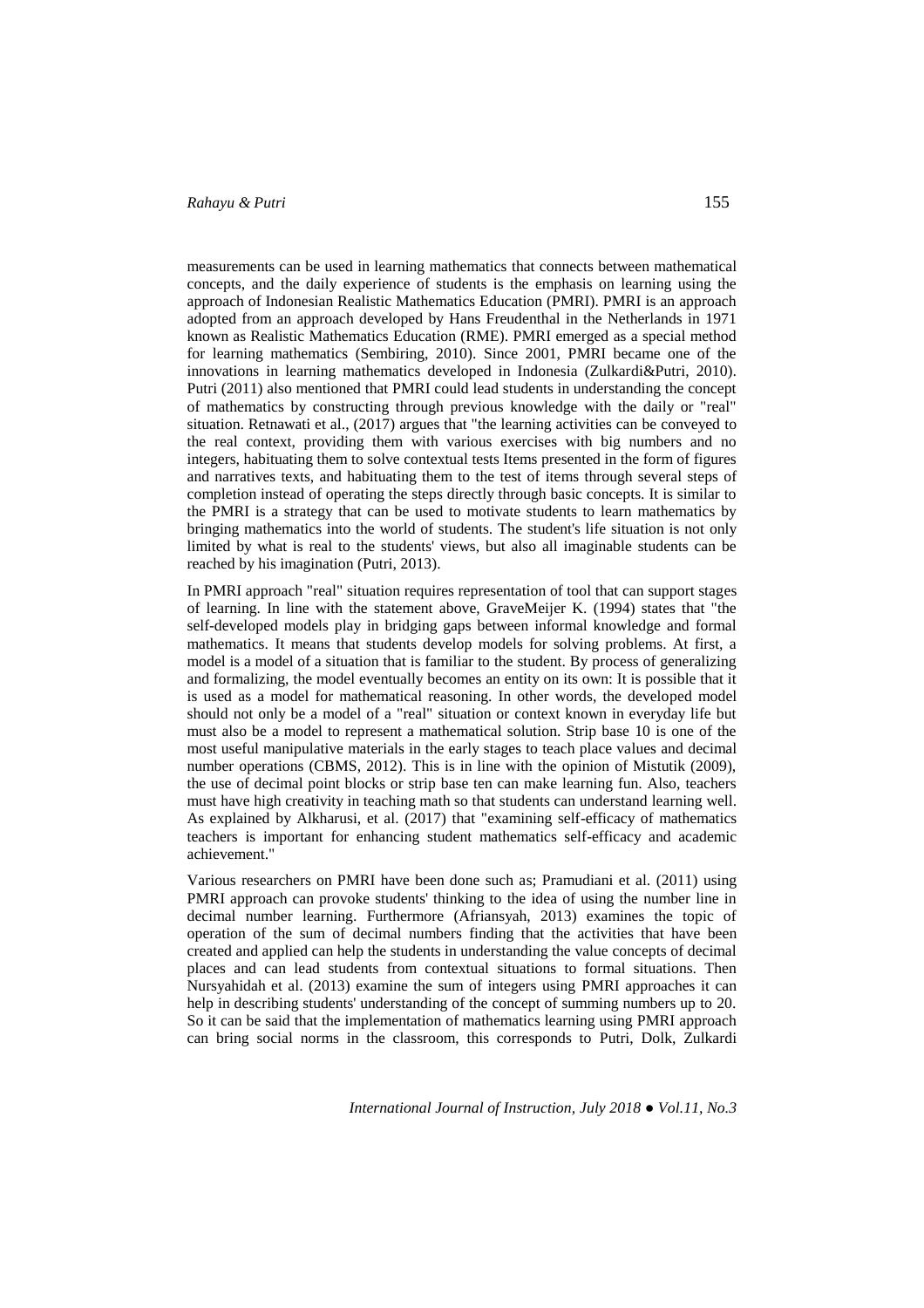(2015) states that teachers have been aware that they have been using some activities that include social norms in the classroom such as encouraging students to ask questions and argue.

This study aims to analyze students' trajectories in decimal number learning using base ten strips in the fifth grade. Base ten strips are used as a tool to help students understand the value of place and the concept of decimal number reduction operations. In this study, researchers used base ten strips made of cardboard made by the researchers as a tool to assist in the learning process.

PMRI principles include progressive guidance and mathematical discovery, didactic phenomena and self-developed models. Wijaya (2012) explains the characteristics of PMRI there is five namely the use of context, the use of models for progressive mathematization, utilization of student construction results, interactivity and the linkage between some parts of the learning materials.

There are four levels in the PMRI according to Gravemeijer: first, at situational levels where these levels are situational knowledge and strategies used in the real context. In this study, researchers used a measurement context with the aim to support student learning about place values in the problem of subtraction operation on decimal. Second, the referential level in which the model and strategy refer to the situation described by the existing problem. A useful discussion can contribute to bridging students from a situational level to a referential level. At this level, students are expected to recognize the base strip form 10 and also recognize the place value of decimal number so that it can be used in subtraction operation on decimal. It helps students to represent their thinking to describe the model of the situation. Third, the general level where the mathematical focus on student strategy in solving the problem dominates the reference to the context. Because students already know the media bade ten strips and they can use it on subtraction, we expect that they use base ten strips to support their reasoning in solving decimal number problems. And fourth, the formal level plays where students work with conventional and notation. At this level, students move from a general situation to a formal mathematical notation by writing numbers using arithmetic methods or by drawing a base strip model 10 in solving subtraction operation on the decimal problem.

## **METHOD**

## **Subject of the Reserach**

The study involved 36 students of fifth grade of Elementary School 121 Palembang, Indonesia. And a teacher who acted as model teacher. Design research is used as a method in this study with the aim to prove theories of learning and develop Local Instructional Theory (LIT) with the cooperation of researchers and teachers to improve the quality of learning (Gravemejer& Cobb, 2006). Gravemeijer& Cobb (2006) define three phases in design research, among others: (1) preparing for the experiment, (2) the design experiment and (3) retrospective analysis.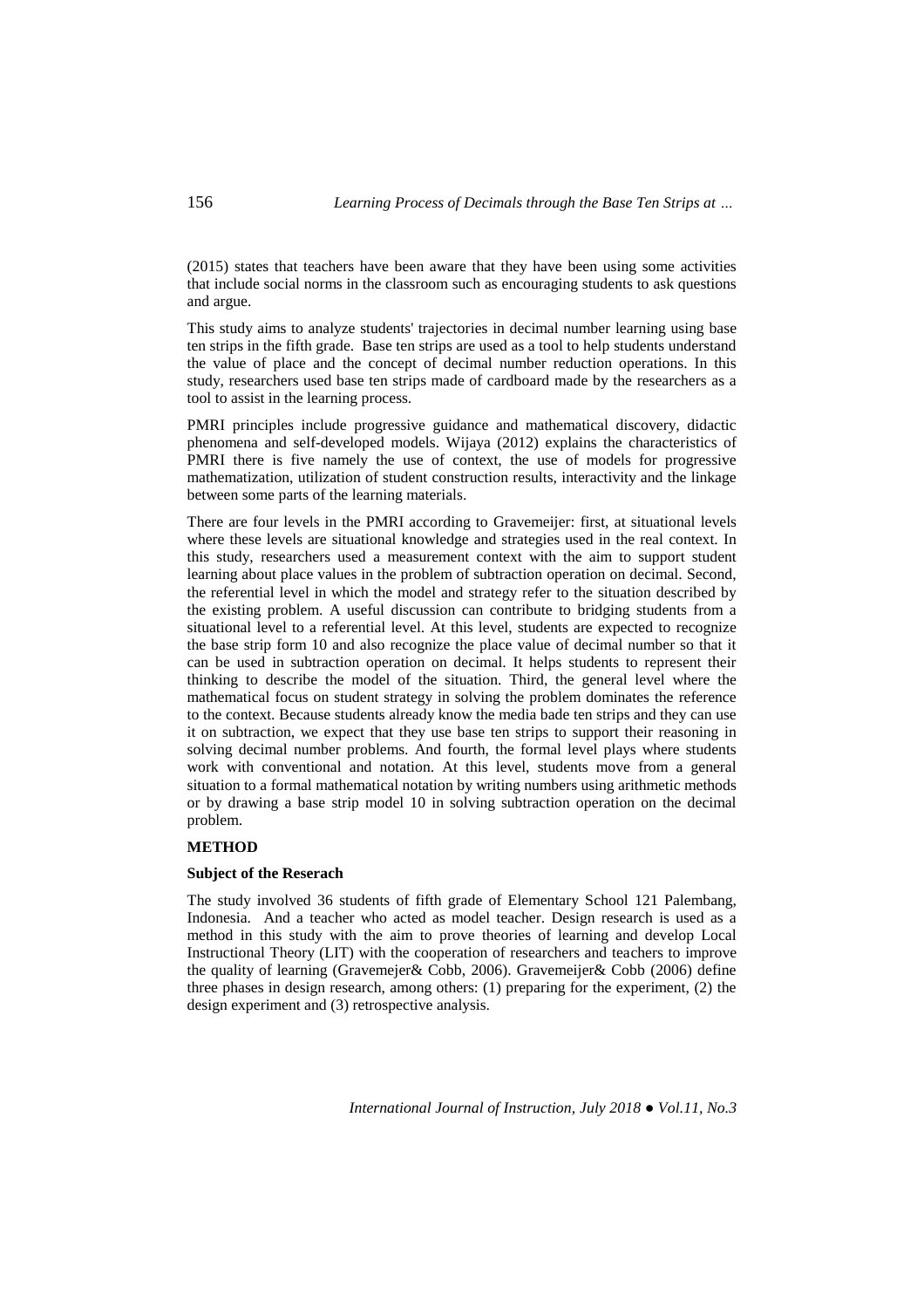## *Rahayu & Putri* 157

The first stage, preparing the experiment. The researcher conducts literature study through information gathering by conducting the study on an instructional material of decimal reduction operation, PMRI, National Curriculum, and design research as the first step in preparing the alleged early strategy of students in the learning process. Afterwards, the researcher discussed with the classroom teacher about the classroom situation and situation, the research equipment, selected the observer, adjusted the schedule and how the research was conducted with the teacher. Also, researchers also examine the initial ability of students by way of interviewing with some students to be informed about the extent to which students' understanding related to learning prerequisite materials. The results are used by researchers as an ingredient in designing activities for students and poured in the alleged learning trajectory or Hypothetical Learning Trajectory (HLT). Furthermore, Simon (1995) describes HLT as follows:

*The hypothetical learning trajectory in made up of three components: the learning goal which defines the direction, the learning activities, and the hypothetical learning process. A prediction of how the students' thinking and understanding will evolve will evolve in the context of the learning activities.* 

Based on the above statement it is known that HLT consists of learning objectives, learning activities, and hypotheses of the learning process. HLT is used to look at the relationship between the initial conjectures that have been made with the actual data obtained in the field. HLT is dynamic so that they can be adapted to the student's reactions during the learning process.

The second stage, the design experiment consists of two cycles namely pilot experiment and teaching experiment. In this stage, the researcher acts as a model teacher. There are six students selected based on the level of ability that is two high ability, two medium ability, and two low ability. The results from the pilot experiment were used to revise the initial version of HLT for one class participating in teaching experiment. In teaching experiment, 36 students from elementary school 121 Palembang Indonesia involved in this lesson. Students are given learning by their teachers as model teachers (teachers), and the author acts as an observer when learning takes place.

The third stage, retrospective analysis (retrospective analysis). Data obtained from cycle two were analyzed to develop designs on subsequent learning activities. HLT compared with actual student learning activities or actual learning trajectory to answer the research problem formulation. The purpose of retrospective analysis, in general, is to develop the Local Instructional theory (LIT).

#### **Technique of Collecting the Data**

Data collection is done through observation by recording classroom events and student group work evidenced by the video. The designated HLT is then compared to the actual student's trajectory path during the learning for retrospective analysis, students learning or not from the activity that has been designed.

### **Technique of Analysis the Data**

Data analysis is done by the researcher along with the supervisor to improve the validity and reliability. Validity is useful to see the quality of a set of data that influences the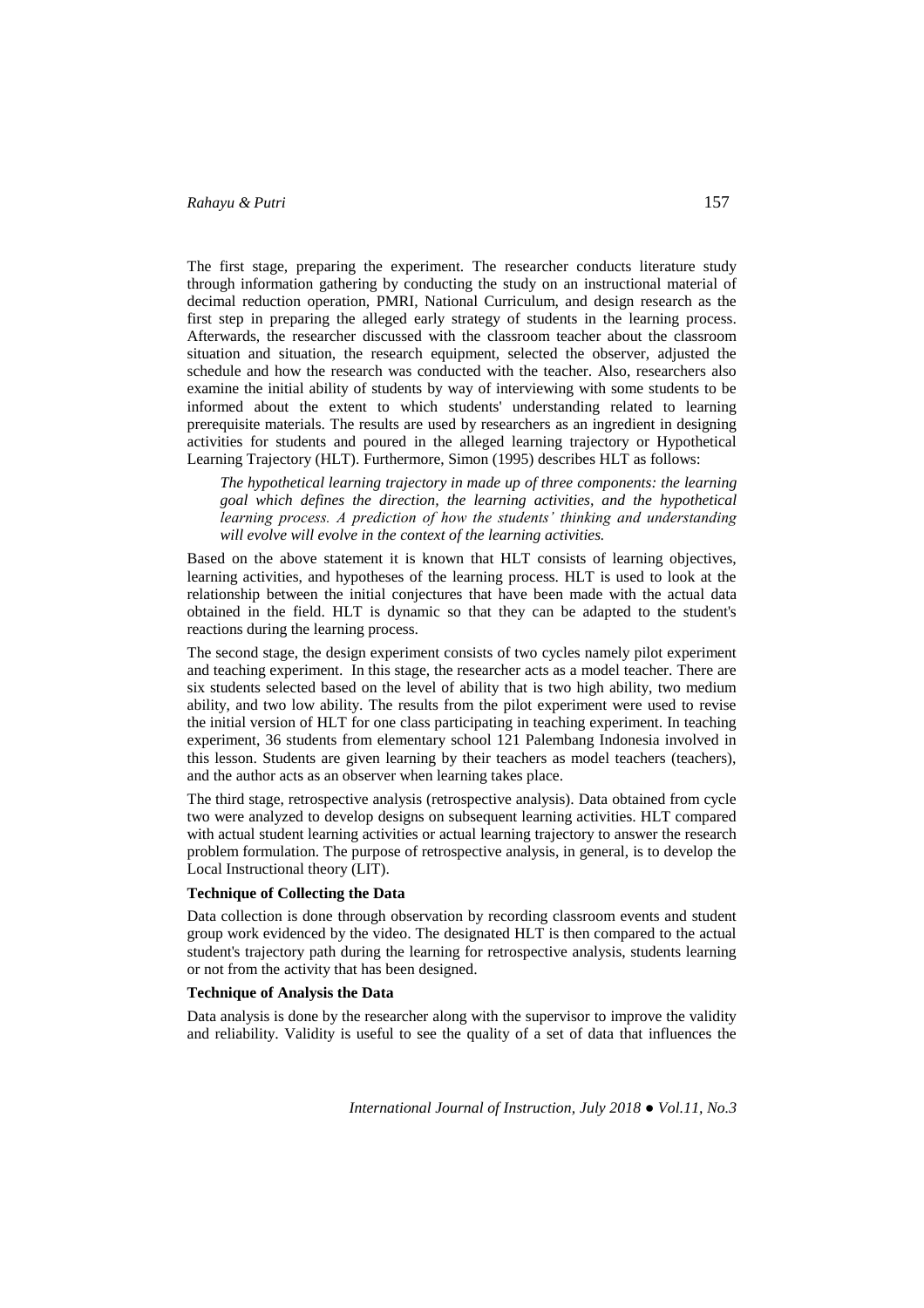conclusion of the research. Reliability is illustrated by a clear description of the data collected so that conclusions can be drawn.

### **FINDINGS**

This lesson is designed to produce a decimal point learning path using the PMRI approach and find out the role of base ten strip in helping students understand the completion of subtraction operation on decimal. The following teaching experiment results in the second cycle involving 36 students.

The first activity, intended for students to recognize the use of decimal numbers in everyday life and can understand the place value of decimal. The initial phase of the exploration context. At first, students are given the opportunity to recognize the use of decimal numbers in everyday life then students fill in the questions. From the result of the student's answer indicates that the student has been able to write down the example of the decimal number found in everyday life. Students are then asked to remember the base ten strip as an in-depth understanding of the place value of decimal. The results are consistent with the researchers' assumption that students recognize the base ten strip is only one thing, but there is also one who can remember two kinds of base ten strip display well.

After it is enough to remember the strip base 10, students are asked to read the second stage of filling the table. The process of filling the table can be seen in Figure 1.. Figure 1. The process of filling in the table by students



In Figure 1, the students calculate the box with the value of the place of a hundred, a decimal and unit. Based on Figure 1 it is seen that the student can recognize the place value but has not been able to understand the place value of tenth and hundredth accurately.

Furthermore, students hone the ability of place value. Students are asked to fill the table with the aim of sharpening the ability to understand place value. The student work can be seen in figure 2 below.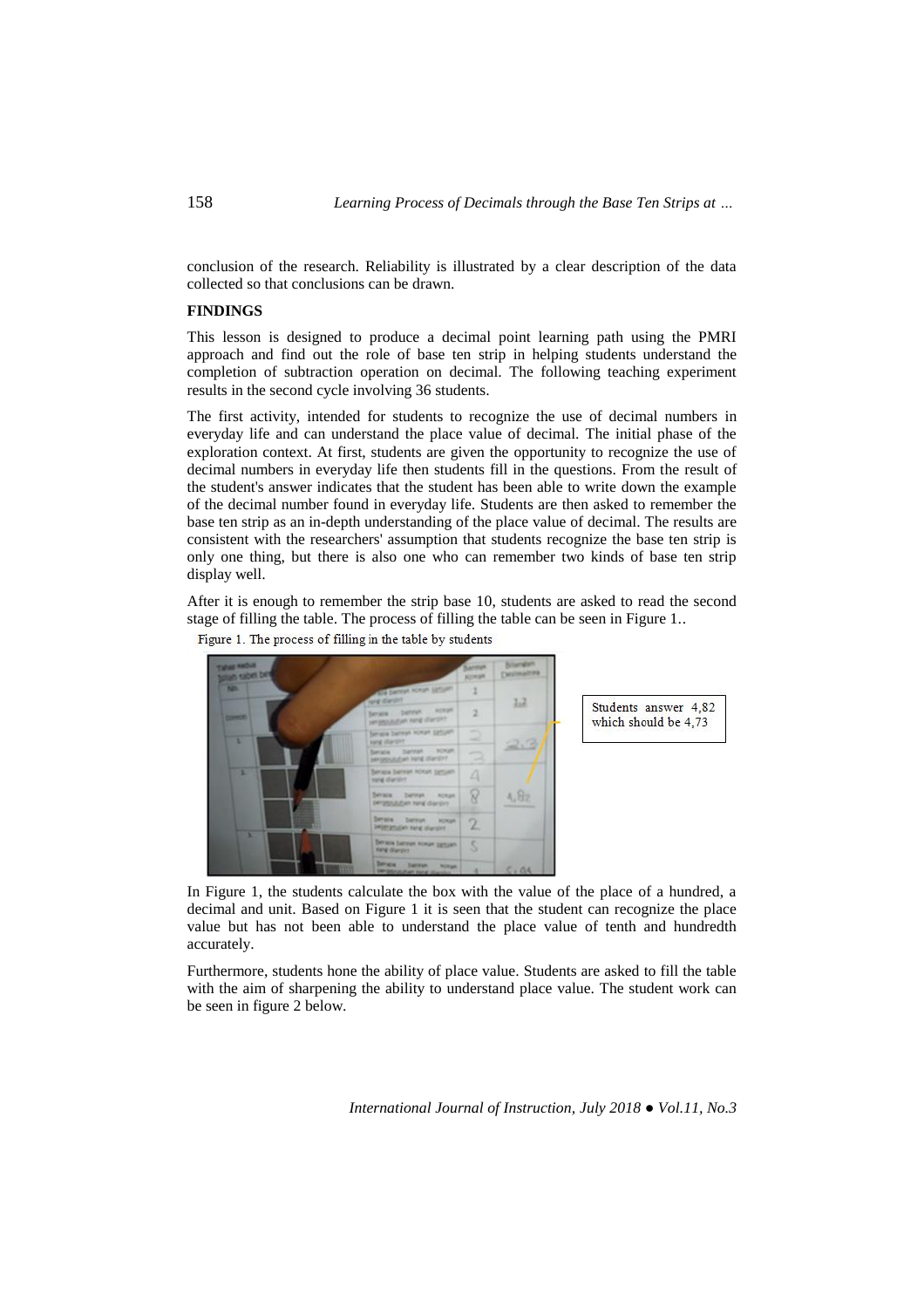# *Rahayu & Putri* 159

Figure 2. The process of filling in the table by students for futher problems



Based on Figure 2 it can be seen that the student has been able to put the exact value well, even though it begins with an error forgetting to write the first number in the unit place value. Students have been able to realize mistakes; it can be concluded that the learning process in understanding the place value works well.

The second activity, the students are required to carry out measurement activities with the primary goal of having students use the base ten strip. The first step, each group measures three objects including the eraser width, the length of the pencil and the thickness of the book. This is so that students can learn decimal numbers with a single digit behind the comma. Furthermore, after the measurement results obtained, students arrange base ten strip which is still a carton to show the value of the place. Then end by drawing the base ten strips. The process of second activity can be seen in figure 3 below.

Figure 3. The students process measure object to draw a decimal magnitude



From Figure 3 it can be seen that the students have been able to follow the process of writing the result of measuring objects, arranging the base strip 10 and changing the arrangement of the strip into the image of the decimal representation. Figure 5 presents the activity process two from start to finish.

The third activity, students are given contextual problems related to subtraction operation on decimal. Students are asked to work on questions related to decimal numbers. Results of student work can be seen in figure 6.

Figure 4. The result of students answer in activity 3



Based on Figure 4 it can be seen that students can complete subtraction operation on decimal using the base ten strip. Students use the concept of subtraction, i.e., write large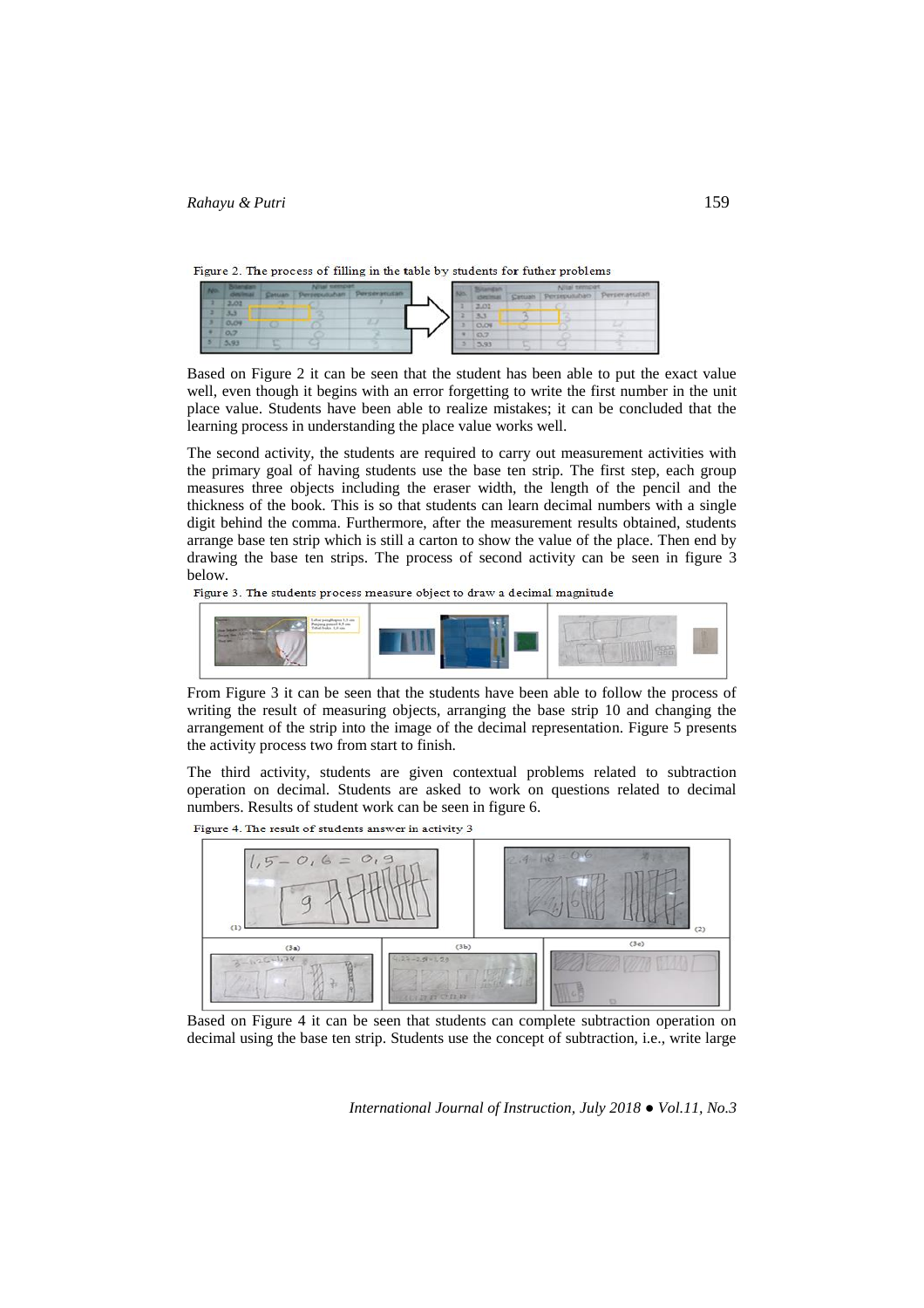numbers then taken (shaded) as much as deducted. It appears that students are not using short-forming methods. Figure 4 presents the results of students' answers from questions 1 through 3.

The first, second and third activities concluded can help students understand the concept of subtraction operation on decimal. It is by the opinion of the National Math + Science Initiative (2013) that "students use what they know about fractions to begin their exploration of decimals. By connecting fractions, the student will build a deeper understanding of decimals. They explore decimals using base ten blocks and 10x10 grids ". Through the use of the base ten strips in student, activity is given the experience of exporting decimal numbers to achieve an understanding of subtraction operation on decimal.

## **DISCUSSION**

Based on the results of retrospective analysis on the second cycle (teaching experiment), there are three activities about decimal as follow. (1) Students able to know about using of the decimal number in daily life and understand about place value of the decimal number; (2) through measurement activity, students can use base ten strips in decimal number; (3) students are given contextual problem about decimal subtraction operation.The learning is by HLT designed, and it can be concluded that the students have understood the concept of decimal subtraction operation through a series of activities that have been done using the situation of using base ten strips.

This study also reflects three PMRI principles in the learning process as revealed by Zulkardi & Putri (2010) namely guided reinvention and progressive mathematizing, didactical phenomenology and self-developed models. Based on the guided reinvention principle, students in the learning process of decimal numbers are given the opportunity to experience the same method as when mathematics was discovered through teacher guidance using a base ten strips as an object that represents the value of a decimal place number.

The second principle is didactical phenomenology. It states that analysis is done on mathematical concepts. Then, it is associated with other an interesting phenomena. The challenge in this principle is the base ten strips appliances as a phenomenon in learning the concept of the place value of decimal.

The third principle is self-developed models. It bridges the students from informal to formal mathematical situations. It can be seen when students do the filling of a table in the form of a base ten strips-image in determining the decimal number. That is followed by modeling that using the way of arranging the base ten strips. In understanding the concept of subtraction operation on decimal utilizing the image stripping base ten represents the student activeness in the learning.

## **Acknowledgement**

The authors would like to thank Dr. Darmawijoyo has guided the thesis writing so that it can continue to be a published article. Thank you for being a proofreader, writing advisor and suggesting many valuable international journals references to this article.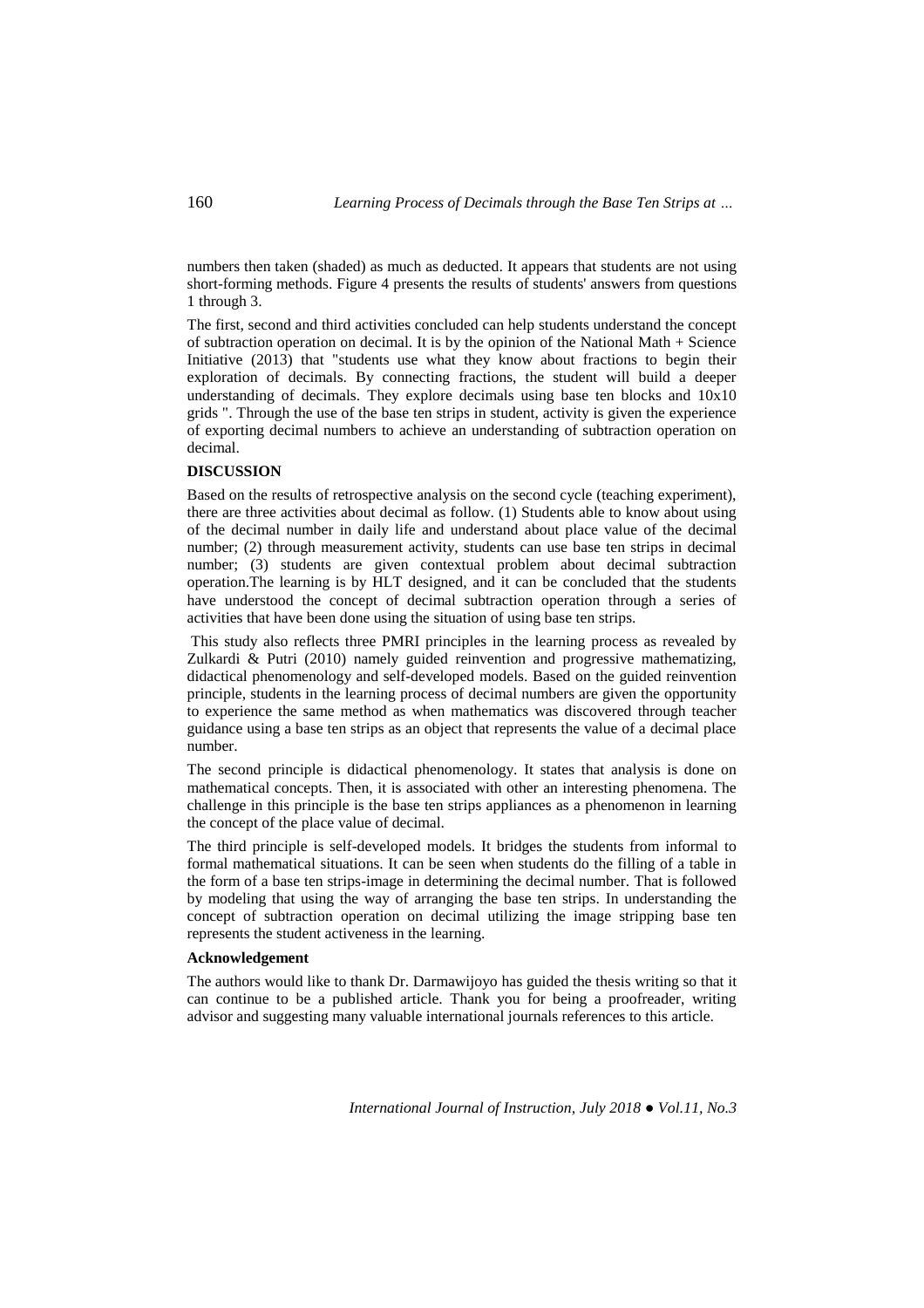## **CONCLUSION**

Based on the results of research and discussion, it can be concluded that the learning trajectory obtained that consisted of three activities as follow. First, students understand place value of the decimal number using the base ten strips. Second, students' understanding of the decimal number develops the second stage of composing Base Ten Strips according to the value of place then draw it. Finally, students are given contextual questions related to subtraction operation on decimal. Also, the results showed that the use of base ten strips could help students understand about decimal numbers.

#### **REFERENCES**

Afriansyah, E. A. (2013). Design Research: Konsep Nilai Tempat pada operasi Penjumlahan Bilangan Desimal di Kelas V Sekolah Dasar. *Jurnal Pendidikan Matematika , 7* (2), 13-23.

Alkharusi, H., Aldhafri, S., Al-Hosni, K., Al-Busaidi, S., Al-Karusi, B., Ambusaidi, A., et al. (2017). Development and Validation of a Scale for Measuring Mathematics Teaching Self-Efficacy for Teachers in the Sultanate of Oman. *International Journal of Instruction , 10* (3), 143-158.

Behr, M. J., & Post, T. R. (1992). Teaching Rational Number and Decimal Concepts. *Teaching mathematics in grades K-8: Research-based methods* , 201-248.

BiPM, I. E., IFCC, I., ISO, I., & IUPAP, O. (2008). International Vocabulary of Metrology–Basic and General Concepts and Associated Terms, 2008. *JCGM , 200*, 99-12.

BSNP. (2016). *Standar Nasional; Standar Kompetensi Lulusan.* Retrieved June 30, 2016, from BSNP Indonesia: [http://bsnp-indonesia.org/?page\\_id=63](http://bsnp-indonesia.org/?page_id=63)

CBMS. (2012). *The Mathematical education of teachers II* (Vol. 17). United States of America: American Mathematical Society.

Galen, F. v., Feijs, E., Figueiredo, N., Gravemeijer, K., Herpen, E. v., & Keijzer, R. (2008). *Fractions, Percentages, Decimals and Proportions; A LEARNING-TEACHING TRAJECTORY FOR.* Netherlands: Sense Publishers.

Gravemeijer, K. (1994). *Developing Realistic Mathematics Education.* CD-Beta-Press.

Gravemeijer, K., & Cobb, P. (2006). Design research from a learning design perspective. In J. V. Akker, K. Gravemeijer, S. McKenny, & N. Nieveen, *Educational Design Research* (pp. 17-51). London and New York: Routledge Taylor & Francis Group.

Mistutik, S. M. (2009). *Meningkatkan Kemampuan Pemahaman Konsep Pecahan Desimal Melalui Penggunaan Blok Desimal Siswa Kelas V SDN Winongan Lor II.* Malang: Perpustakaan Digital Universitas Negeri Malang.

National Math + Science Initiative. (2013). *Elementary Math.* United States: Creative Commons Attribution NonCommercial-NoDerivs.

Nursyahidah, F., Putri, R. I., & Somakim. (2013). Supporting First Grade Students' Understanding of Addition Up to 20 Using Traditional Game. *IndoMS-JME , 4* (2), 212-223.